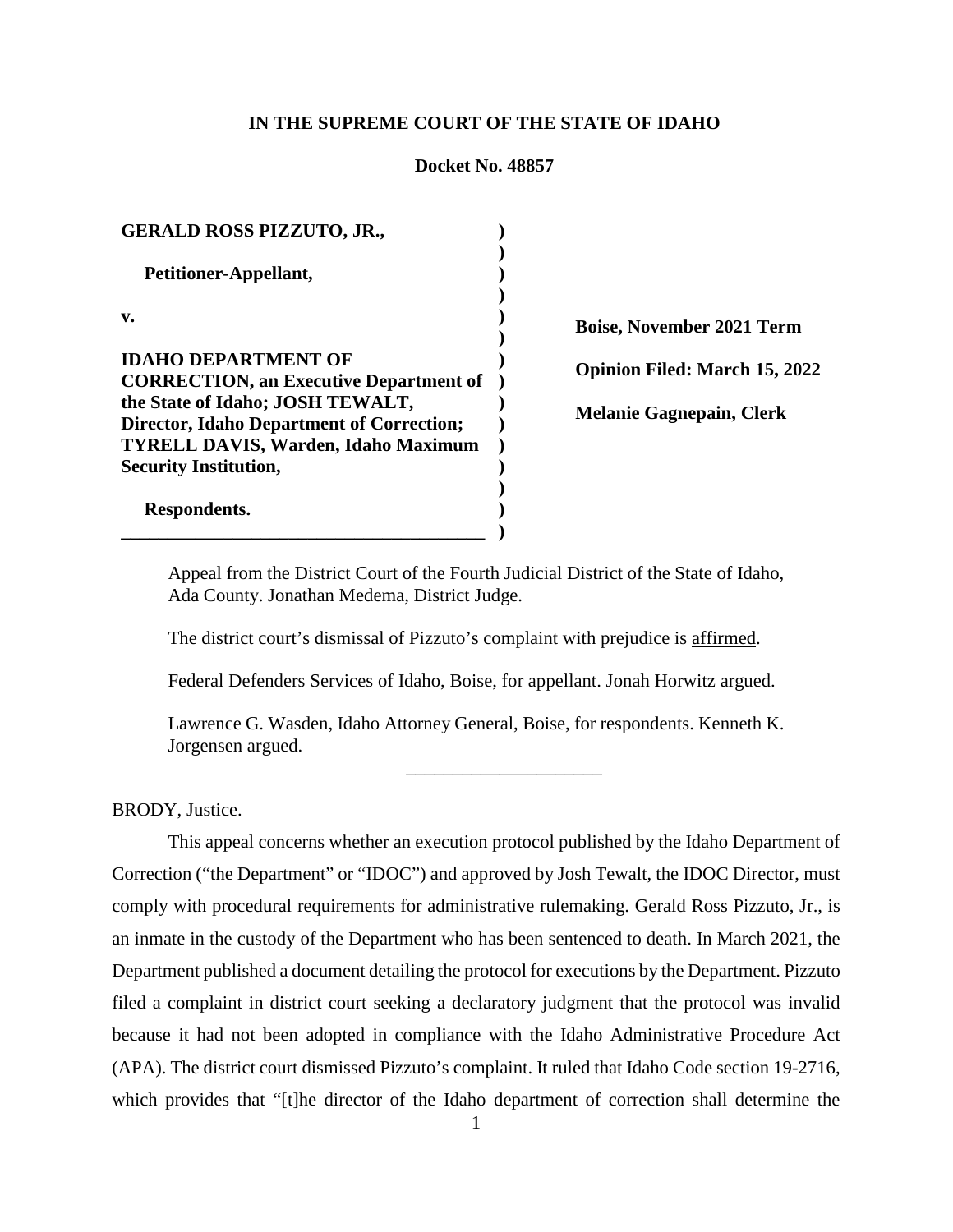procedures to be used in any execution[,]" was not a legislative grant of rulemaking authority and, therefore, the APA did not apply. We reach the same conclusion: Idaho Code section 19-2716 does not require the Director to engage in administrative rulemaking. Therefore, we affirm the dismissal of Pizzuto's complaint.

## **I. FACTUAL AND PROCEDURAL BACKGROUND**

Pizzuto was convicted of first degree murder and sentenced to death more than three decades ago. *Pizzuto v. State*, 168 Idaho 542, \_\_\_, 484 P.3d 823, 825 (2021). On March 30, 2021, the Department published a Standard Operating Procedure ("SOP" or "protocol"), approved by the Director purporting to apply "to all Idaho Department of Correction (IDOC) staff members involved in the administration of capital punishment and to persons in IDOC custody sentenced to capital punishment . . . ."

Two weeks after the SOP was published, Pizzuto filed a complaint in the district court against the Department and the Director (collectively, "Defendants"). Pizzuto requested a declaratory judgment that the SOP was void because it was not adopted in compliance with the rulemaking procedures of the APA. Further, Pizzuto sought an injunction preventing the Department "from implementing, giving effect to, or otherwise relying on the Protocol, including by planning, preparing, or carrying out executions" until an execution protocol is properly adopted under the APA.

The district court rejected Pizzuto's claim on the merits. Alternatively, it held the claim was non-justiciable under the generalized grievance doctrine, and that judicial abstention from rendering a decision was appropriate under the Declaratory Judgment Act. Pizzuto timely appealed the district court's dismissal of his complaint.

## **II. STANDARD OF REVIEW**

The dispositive question in this case is one of statutory interpretation. "Statutory interpretation is a question of law that receives de novo review from this Court." *State v. Burke*, 166 Idaho 621, 623, 462 P.3d 599, 601 (2020) (quoting *State v. Schulz*, 151 Idaho 863, 865, 264 P.3d 970, 972 (2011)).

### **III. ANALYSIS**

### **A. Idaho Code section 19-2716 does not require the Director to engage in rulemaking.**

This case turns on the interpretation of Idaho Code section 19-2716, which designates lethal injection as the method of execution in Idaho and provides that the Director shall determine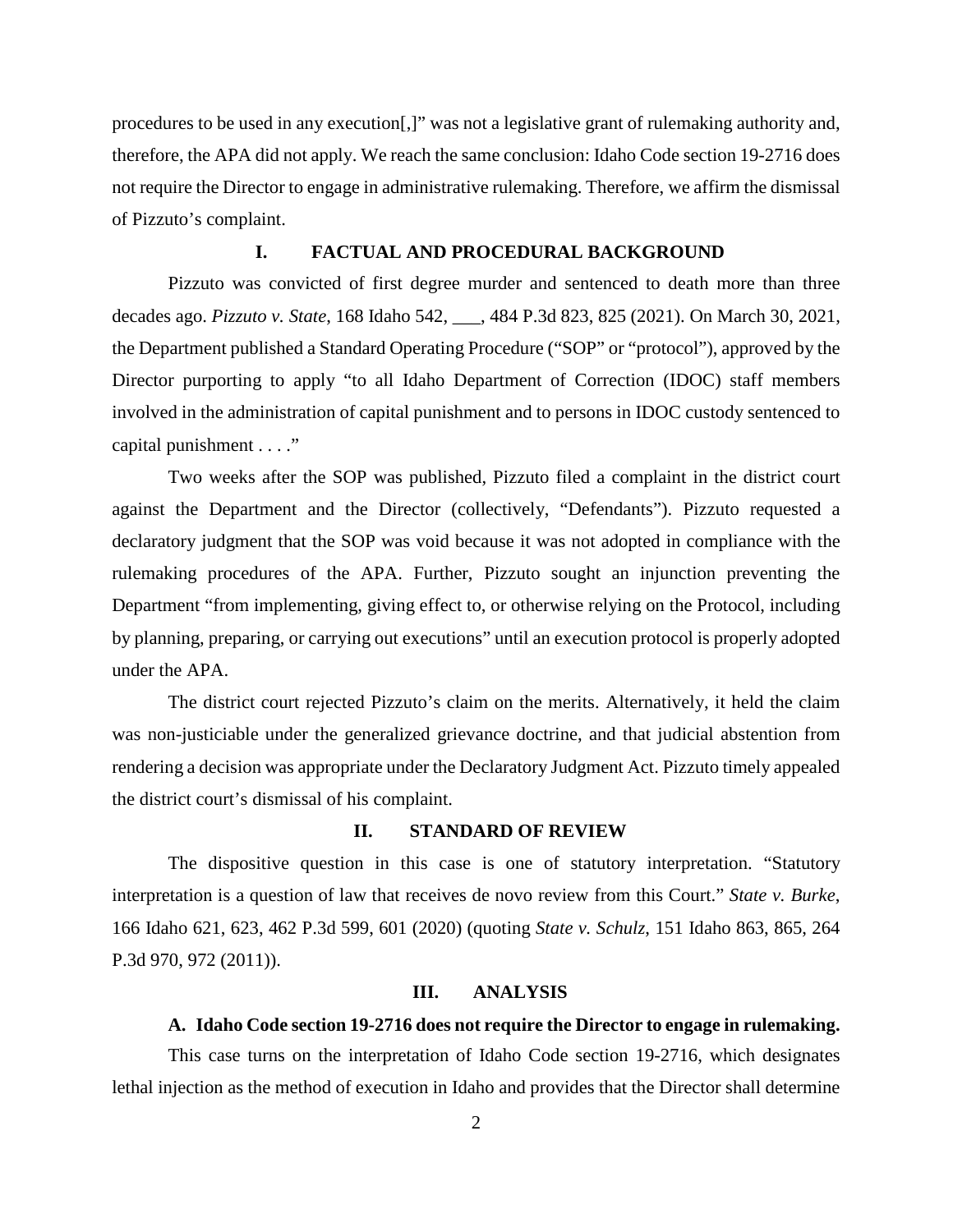lethal injection procedures:

The punishment of death shall be inflicted by continuous, intravenous administration of a lethal quantity of a substance or substances approved by the director of the Idaho department of correction until death is pronounced by a coroner or a deputy coroner. The director of the Idaho department of correction shall determine the procedures to be used in any execution.

I.C. § 19-2716. Pizzuto argues that this statute—specifically its provision that the Director "shall determine" execution "procedures"—obligates the Director to promulgate lethal injection procedures as administrative rules pursuant to the APA. Because it is undisputed that the SOP was not adopted in compliance with the rulemaking requirements of the APA (such as providing notice of the intent to make rules and opportunity for public comment), Pizzuto argues the SOP must be invalidated and the Director enjoined from relying upon it. Defendants argue that this statute merely reflects that the Director is responsible for carrying out lethal injections; it does not confer rulemaking authority nor trigger the APA's rulemaking requirements.

The district court agreed with Defendants' interpretation of 19-2716. After a detailed review of the prior versions of section 19-2716 and execution procedures and practices reaching back to Idaho's territorial days, it concluded that the legislative history of section 19-2716 revealed no intent to require the Director to comply with rulemaking procedures. We do not delve into the district court's discussion of the legislative history of section 19-2716 because the relevant statutes are unambiguous. *See Verska v. Saint Alphonsus Reg'l Med. Ctr.*, 151 Idaho 889, 893, 265 P.3d 502, 506 (2011) (quoting *City of Sun Valley v. Sun Valley Co.*, 123 Idaho 665, 667, 851 P.2d 961, 963 (1993) ("We have consistently held that where statutory language is unambiguous, legislative history and other extrinsic evidence should not be consulted for the purpose of altering the clearly expressed intent of the legislature."). We affirm the district court's dismissal of Pizzuto's complaint because we determine the Director was not required to engage in rulemaking under the plain language of the relevant statutes.

The basic disagreement between the parties involves the type of power that Idaho Code section 19-2716 instructs the Director to exercise. Executive agencies can act in up to three distinct capacities, depending on the statutes creating them and defining their scopes of authority. They may act in (1) a purely executive capacity by carrying out statutory directives; or (2) a quasijudicial capacity by defining the rights and duties of individuals through deciding contested cases and issuing orders; or (3) a quasi-legislative capacity by defining the rights and duties of the public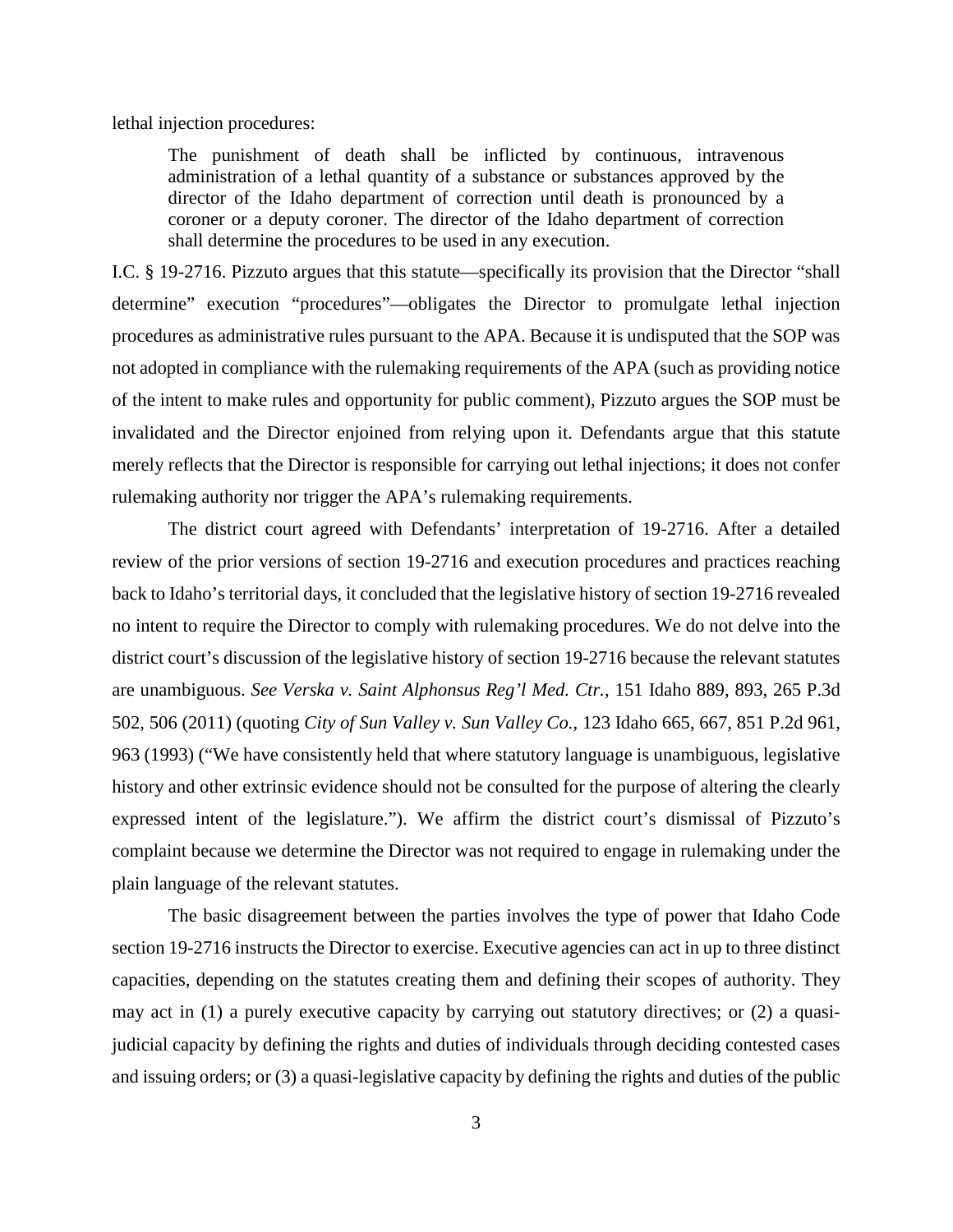through rulemaking. When acting in a quasi-legislative capacity, the APA imposes certain requirements on agencies, including public notice and comment procedures, *see* I.C. §§ 67-5220 to -5222, and submission of rules to the legislature for review. *See* I.C. § 67-529. Pizzuto maintains that because section 19-2716 instructs the Director to exercise quasi-legislative authority, the APA's rulemaking requirements apply. Defendants maintain that section 19-2716 involves a purely executive authority; therefore, the APA does not apply.

At the outset, Defendants contend that the only statute we must examine to resolve this dispute is section 19-2716. Because this statute uses the words "determine" and "procedures" instead of words such as "promulgate" and "rules," which are commonly found in statutes authorizing rulemaking—Defendants assert we need not look further than section 19-2716 to conclude the statute does not contemplate rulemaking. Pizzuto argues we must evaluate section 19-2716 alongside the APA's definition of "rule." We agree with Pizzuto. The language identified by Defendants may be sufficient in some contexts to indicate that the legislature has authorized or required rulemaking, but nothing in the APA or our case law suggests that such "magic words" are necessary. Instead, it is reasonable to conclude that when a statute requires an agency to produce something that fits the APA's definition of a rule, the legislature has required rulemaking. However, we disagree with Pizzuto that section 19-2716 is such a statute.

The APA defines "rule" as follows:

"Rule" means the whole or a part of an agency statement of general applicability that has been promulgated in compliance with the provisions of this chapter and that implements, interprets, or prescribes:

(a) Law or policy; or

(b) The procedure or practice requirements of an agency. The term includes the amendment, repeal, or suspension of an existing rule, but does not include:

(i) Statements concerning only the internal management or internal personnel policies of an agency and not affecting private rights of the public or procedures available to the public . . . .

I.C. § 67-5201(19). "General applicability" is the first attribute of a rule under this definition and for good reason. The general applicability of a rule is, perhaps, the most salient characteristic distinguishing quasi-legislative rulemaking from a purely executive or quasi-judicial agency action.

In the context of administrative rules, general applicability has two meanings. First, it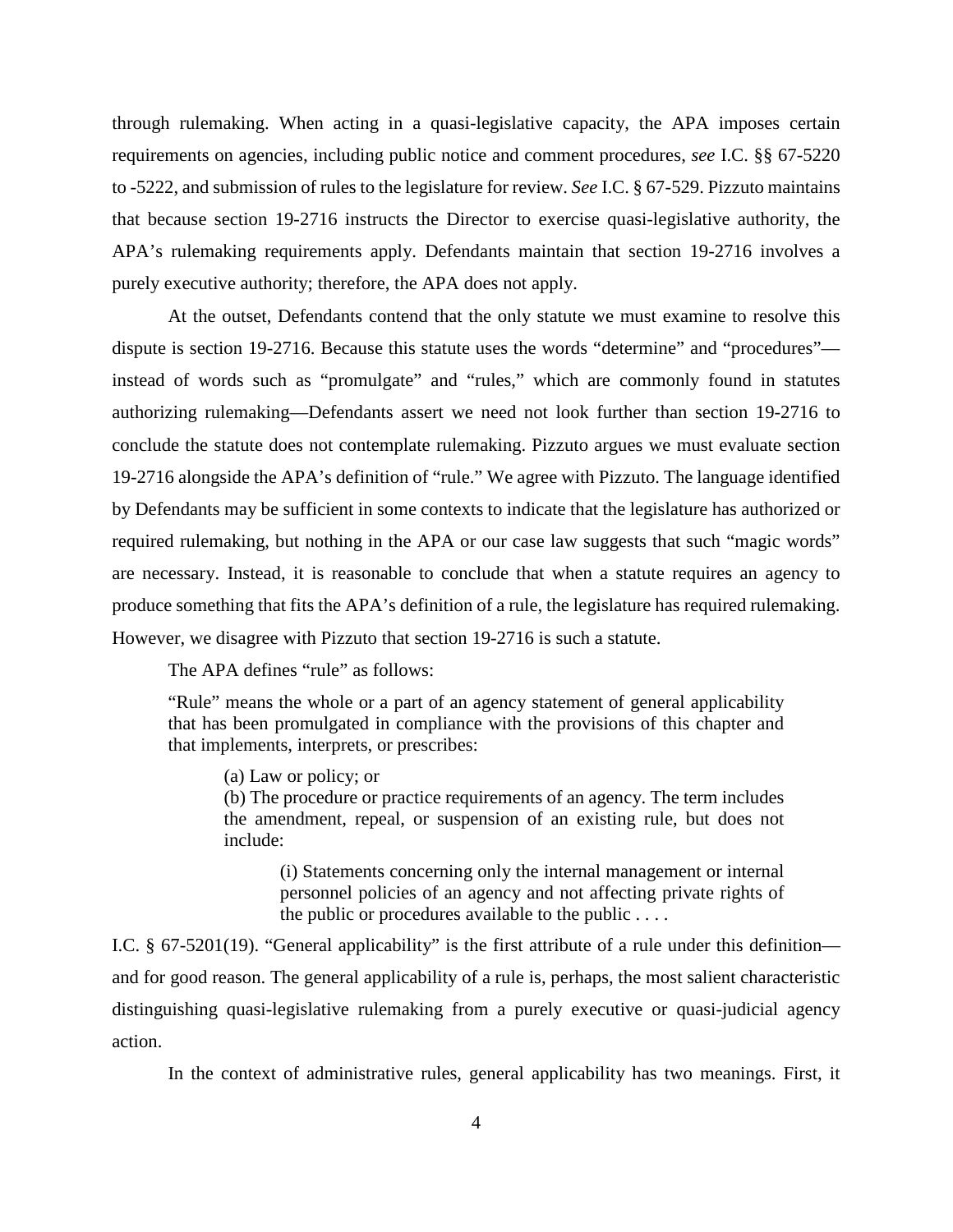means that rules apply uniformly *to the public*. Like statutes, rules apply comprehensively to the class of persons or course of conduct covered by the rule. *See Eller v. Idaho State Police*, 165 Idaho 147, 160, 443 P.3d 161, 174 (2019) (quoting *Mallonee v. State*, 139 Idaho 615, 619, 84 P.3d 551, 555 (2004) (noting that a rule has "the same force and effect of law and is an integral part of the statute under which it is made just as though it were prescribed in terms therein"). This distinguishes rulemaking from quasi-judicial agency actions because quasi-judicial actions determine only the rights and duties of individuals.

The second way in which rules are generally applicable is that they must be applied uniformly *by the agency*. Because rules have the force and effect of law, they are binding both on the public and on the agency. *See Idaho State Ins. Fund v. Hunnicutt*, 110 Idaho 257, 263, 715 P.2d 927, 933 (1985) (holding that an agency "must[] observe and be bound by its own rules"). Thus, although an agency may have the discretion to change its rules from time to time (complying with the rulemaking procedures of the APA, of course), it does not have discretion to depart from its rules while they are in effect. This distinguishes rulemaking from purely executive actions, in which an agency (or officer) enjoys discretion so long its actions are not contrary to express law.

A plain reading of section 19-2716 does not require the Director to engage in the quasilegislative act of rulemaking. After providing that the death penalty in Idaho shall be by lethal injection, section 19-2716 provides that "[t]he director of the Idaho department of correction shall determine the procedures to be used in *any* execution." (Emphasis added.) Defendants argue, and we agree, that section 19-2716's use of the word "any" connotes case-by-case decision-making by the Director. Case-by-case decisions are axiomatically not "statements of general applicability"; they are the hallmark of executive discretion. Therefore, section 19-2716 instructs the Director to act in an executive capacity, not a quasi-legislative one, and the APA does not apply.

Pizzuto seeks to avoid this conclusion by citing Merriam-Webster's Thesaurus for the proposition that "any" is equivalent to "every." *See Any*, MERRIAM-WEBSTER'S THESAURUS, https://www.merriam-webster.com/thesaurus/any (last visited Mar. 14, 2022). Pizzuto then asserts that the words "any execution" in section 19-2716 mean "*every* execution," and this phrase "suggests the sort of comprehensive policy envisioned by the APA." But we do not assess the meanings of words by plucking synonyms from a thesaurus. We ascribe to words their "plain, usual, and ordinary meaning[s]." *See Verska*, 151 Idaho at 893, 265 P.3d at 506. The ordinary meaning of "any" is "one, some, or all indiscriminately of whatever quantity[.]" *Any*, MERRIAM-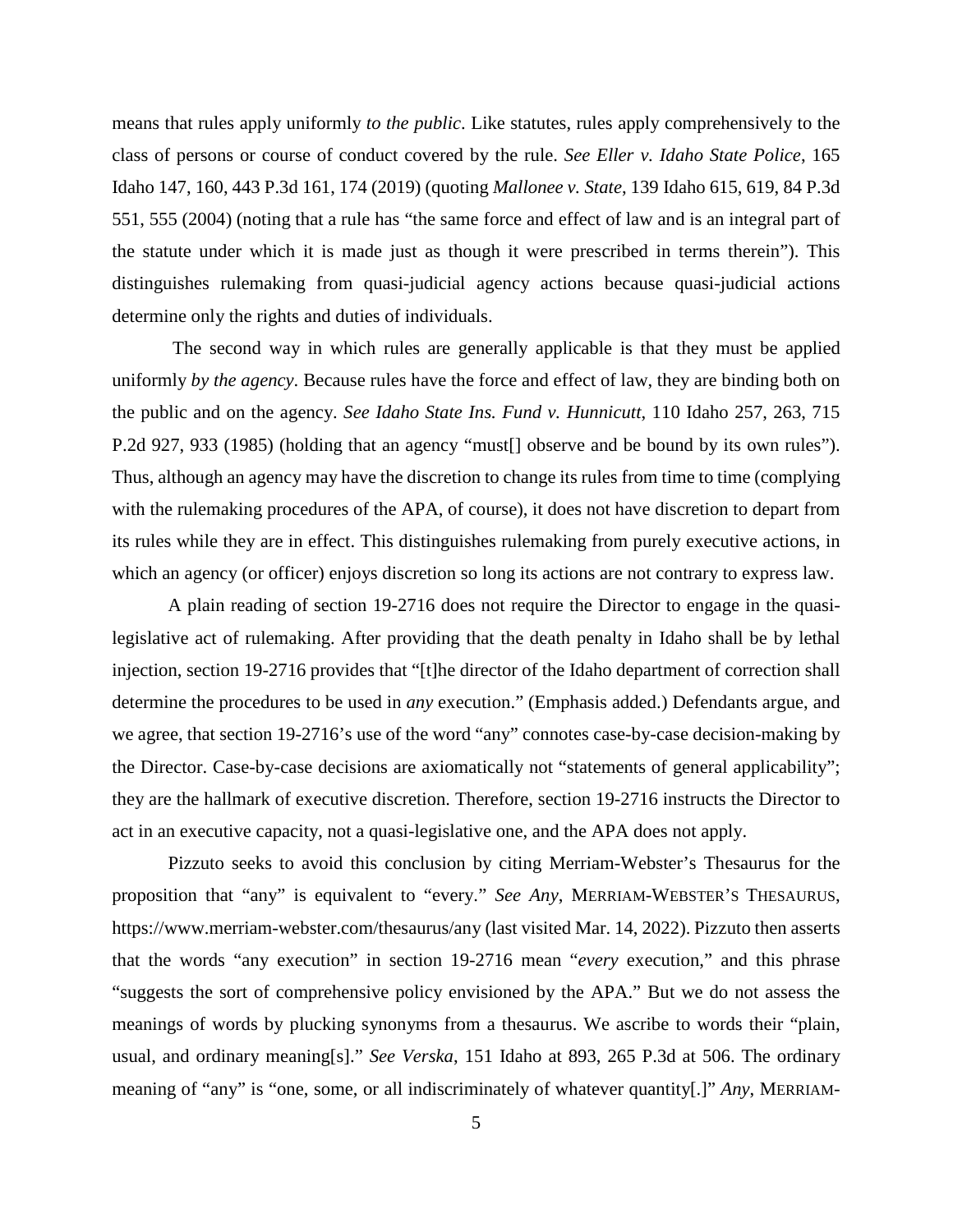WEBSTER'S DICTIONARY, https://www.merriam-webster.com/dictionary/any (last visited Mar. 14, 2022). Thus, while "any" can encompass "every" or "all," it need not. The use of "any" in section 19-2716 indicates the exercise of discretion, not the making of a rule.

Pizzuto also argues that our conclusion is belied by the SOP itself. According to Pizzuto, it is telling that the "the Director [has not] written the protocol in the piecemeal fashion that [Defendants] now claim<sup>[]</sup> is demanded by § 19-2716. Quite to the contrary, the Director created a lengthy, meticulous, expansive document that is on its face intended to serve as a set of guidelines for every execution." This argument is unavailing for several reasons.

For one, Defendants have not argued that section 19-2716 "demands" piecemeal procedures. The thrust of their argument, which is consistent with the statute, is that the Director must select appropriate procedures depending on the circumstances, not that he must develop new procedures for every execution. Second, Pizzuto's assertion that the SOP applies to every execution is apparently based on the SOP's statement of scope, which states it applies to all Department staff and condemned people in the Department's custody. But read as a whole, the statement of scope is consistent with the exercise of purely executive power because it provides that the Director may modify the procedures used at any time:

### **SCOPE**

This standard operating procedure (SOP) applies to all Idaho Department of Correction (IDOC) staff members involved in the administration of capital punishment and to persons in IDOC custody sentenced to capital punishment, hereafter referred to as condemned person.

**Note:** This SOP is subject to revision at the discretion of the Director of the IDOC. The Director may revise, suspend, or rescind any procedural steps, at any time, at the Director's sole discretion.

In any event, the breadth of the SOP does not bear significantly on the interpretation of section 19-2716. The SOP cites several sources of law that the Department must comply with when carrying out executions, including "the Constitution of the United States, the Constitution of the State of Idaho and Idaho law, specifically Idaho Code sections 19-2705, 19-2713, 19-2714, 19- 2715, 19-2716, 19-2718, and [Board of Correction] Rule 06.01.01.135." Thus, it is unsurprising that many of the provisions of the SOP have nothing to do with procedures used *in* an execution but are incidental to executions, such as provisions for selecting media witnesses and designating a public protest area. These matters are not governed by section 19-2716 and the fact that the SOP addresses them is irrelevant to our interpretation of the statute. Further, a plain reading of section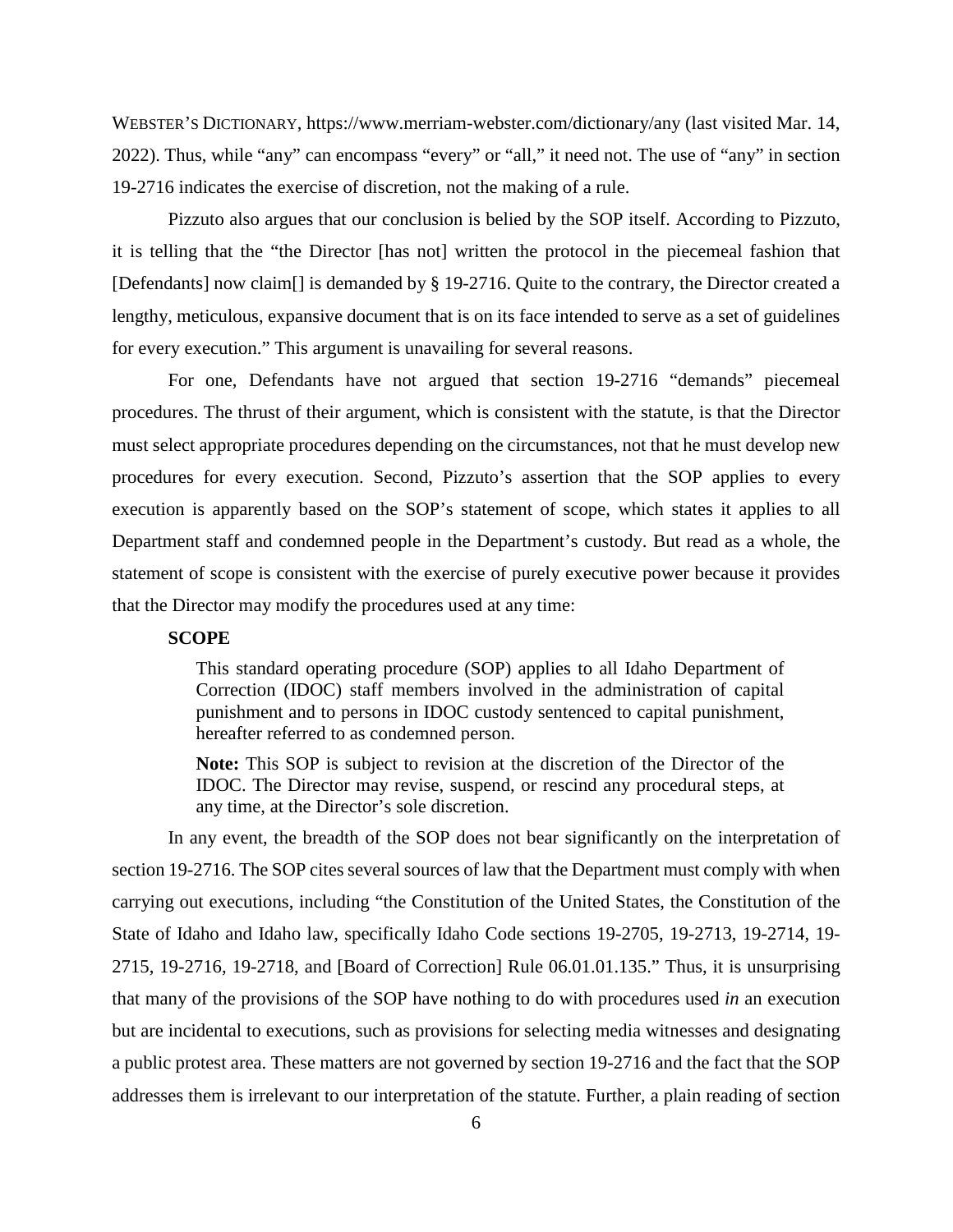19-2716 only requires that the Director *determine* which procedures shall be used to carry out lethal injections—not that he must issue a rule, an SOP, or any other formal document describing what those procedures are. As such, Pizzuto's arguments based on the SOP about the meaning of section 19-2716 are unpersuasive.

To be clear, by our observation that section 19-2716 does not require the Director to issue a formal statement of execution procedures, we do not hold that the Director may carry out an execution without such a statement. The Director bears a grave responsibility to administer the death penalty consistently with the law—foremost, the right against cruel and unusual punishment under the Eighth Amendment of the United States Constitution and Article 1, section 6 of the Idaho Constitution. Experience in other jurisdictions has demonstrated the risk of unnecessary suffering that improper lethal injection poses. A lethal injection procedure published in advance of an execution allows a condemned person and his counsel to ensure that the execution will meet constitutional standards and to challenge the protocol if they believe it will not. But the constitutional sufficiency of the SOP is not at issue here. Our task here is to determine whether as Pizzuto alleged in his complaint—the Director was required by section 19-2716 to adopt the SOP in conformance with the procedural requirements of the APA. For the reasons given above, we hold he was not.

# **B. We affirm the district court's decision to deny Pizzuto's request to amend his complaint.**

In the district court, Defendants sought to avail themselves of an express exemption from the APA for the Board of Correction. *See* I.C. § 67-5201(2) (providing that the Board of Correction is not an "agency" within the meaning of the APA). Defendants argued that the Department is synonymous with the Board or, in the alternative, that the Department adopted the SOP under an authority delegated from the Board. Pizzuto disputed Defendants' position but argued that if the district court were to find Defendants' argument persuasive, it should dismiss his complaint without prejudice so he could amend it to allege violation of Idaho Code section 20-212. That statute requires the Board to submit its rules for legislative review, which it did not do before the Director published the SOP. The district court denied Pizzuto's request. It held that section 20-212 applies only to rules of the Board promulgated to carry out its duties under Chapter 2, Title 20 of the Idaho Code. Because section 19-2716 is codified in Title 19, the district court reasoned that section 20-212 was irrelevant and amendment of Pizzuto's complaint would be futile.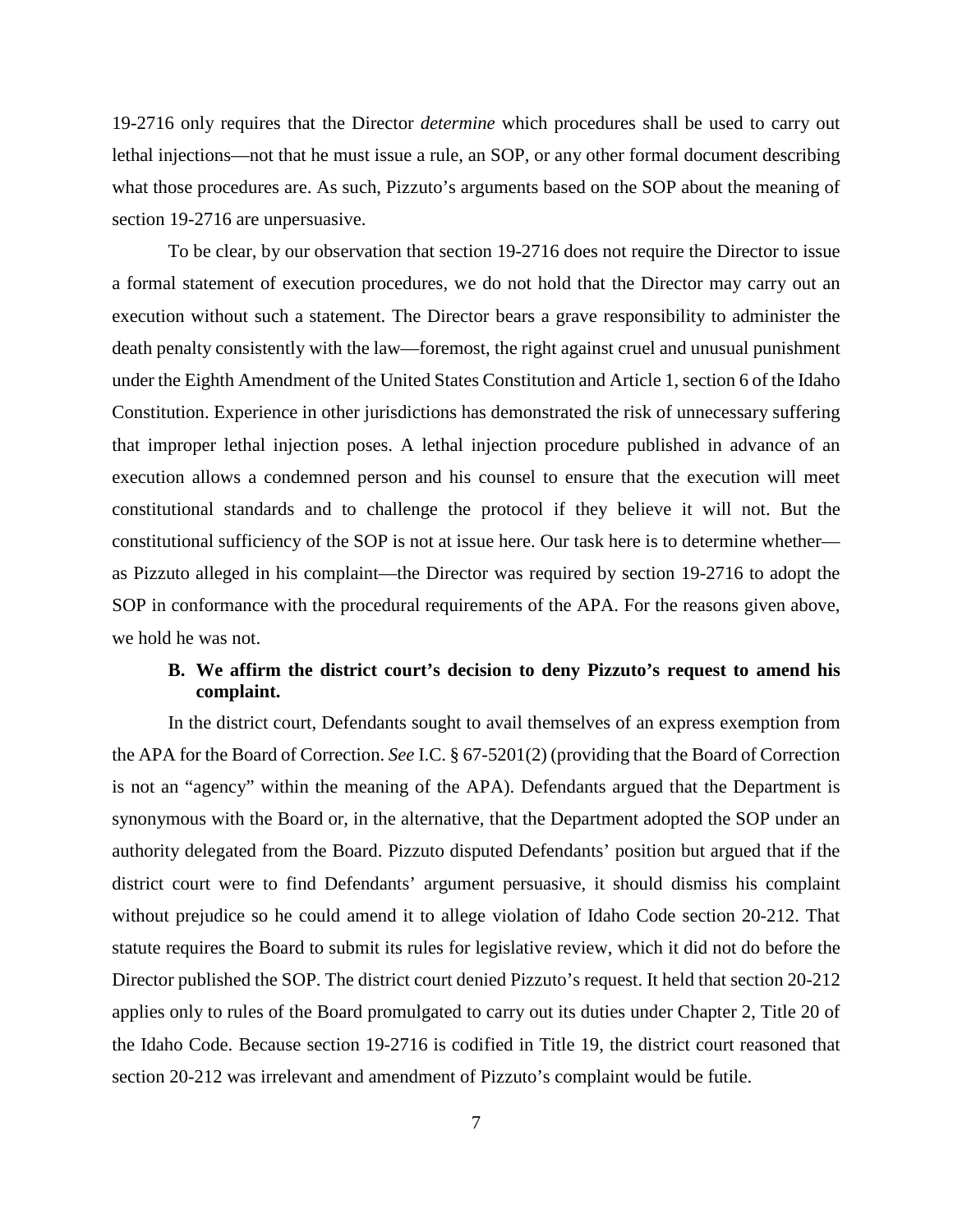On appeal, Defendants continue to assert, as an alternative argument, that they are exempt from the APA under the exemption granted to the Board. Pizzuto continues to dispute Defendants' position. Further, Pizzuto argues that the district court erroneously denied him leave to amend his complaint because, despite the codification of the lethal injection statute in Title 19, executions fall within Title 20's broad provisions regarding the management of the prisons by the Board. *See, e.g.*, I.C. § 20-201A (providing that the Board shall have "control, direction and management of . . . correctional facilities").

Because we independently determine it would be futile for Pizzuto to amend his complaint, we need not address the substance of either party's argument or the reasoning of the district court. Section 20-212 contains a definition of "rule" identical in most respects to the definition of "rule" in the APA. *See* I.C. § 20-212(2). Lethal injection procedures determined by the Director are not rules under section 20-212 for the same reasons they are not rules under the APA. Therefore, we affirm the decision of the district court to deny Pizzuto's request to amend his complaint and to dismiss Pizzuto's complaint with prejudice. *See Syringa Networks, LLC v. Idaho Dep't of Admin.*, 159 Idaho 813, 827, 367 P.3d 208, 222 (2016) ("The Court 'will uphold the decision of a trial court if any alternative legal basis can be found to support it.' ").

# **C. We abrogate the decision in** *Asarco Inc. v. State***, 138 Idaho 719, 722, 69 P.3d 139, 142 (2003) to the extent that it misstated the definition of "rule" under the APA and adopted unnecessary factors to narrow that definition.**

Finally, we address a matter collateral to our decision, but which came to our attention during our consideration of the parties' arguments. Both parties cited our decision in *Asarco Inc. v. State*, 138 Idaho 719, 722, 69 P.3d 139, 142 (2003) in their arguments. In *Asarco*, we considered whether a limitation on the discharge of certain water pollutants set by the Idaho Department of Environmental Quality was a rule required to be adopted in conformance with the APA. *Asarco*, 138 Idaho at 722, 69 P.3d at 142. We summarized the APA's definition of "rule" as follows: "[U]nder the statutory definition, an agency action is a rule if it (1) is a statement of general applicability and (2) implements, interprets, or prescribes existing law." *Id.* at 723, 69 P.3d at 143. We found this definition "too broad to be workable" because "virtually every agency action would constitute a rule requiring rulemaking procedures." *Id.* Thus, the Court adopted six factors to narrow the definition:

[I]n order to provide further guidance in determining when agency action requires rulemaking, this Court adopts the reasoning of the district court and considers the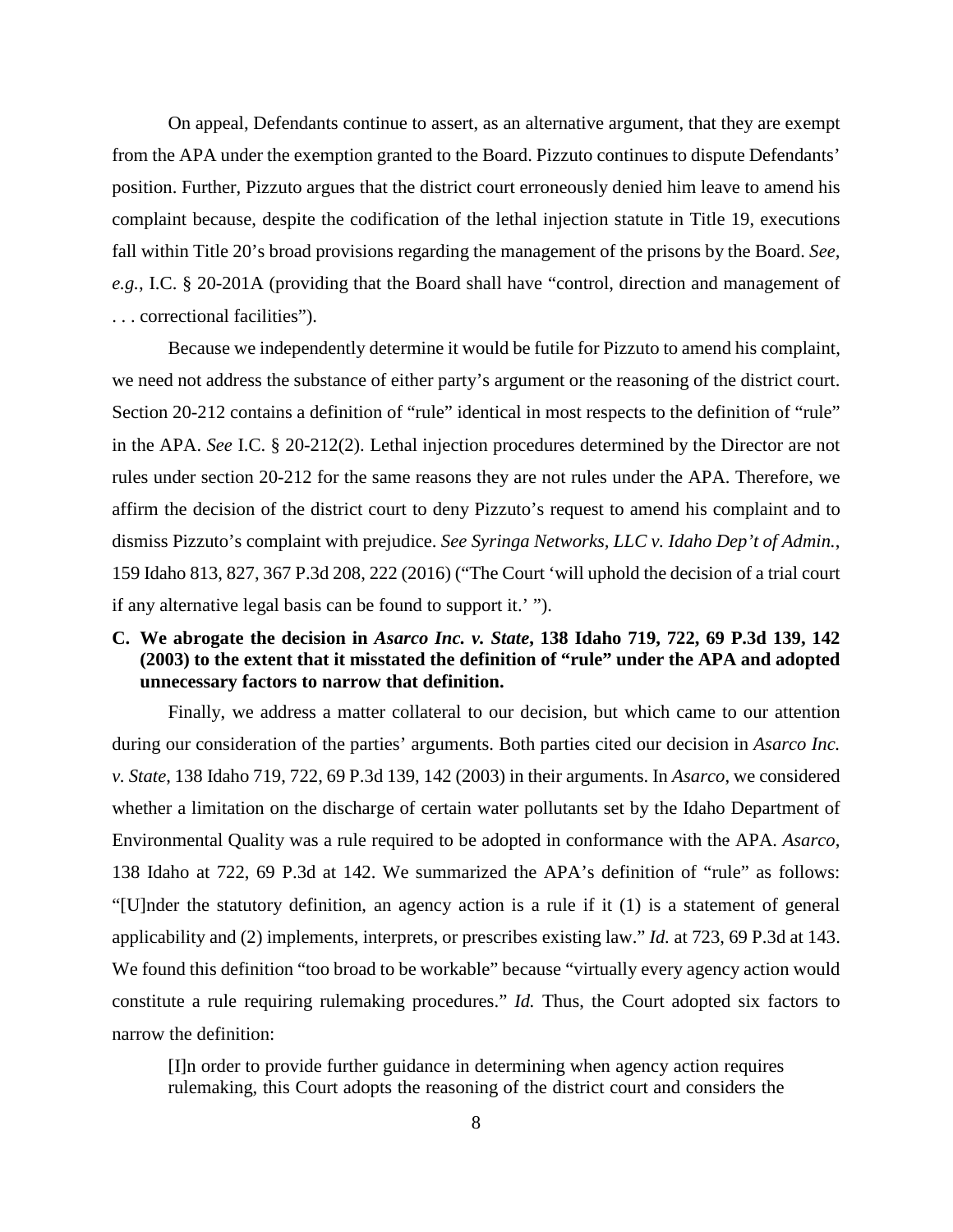following characteristics of agency action indicative of a rule: (1) wide coverage, (2) applied generally and uniformly, (3) operates only in future cases, (4) prescribes a legal standard or directive not otherwise provided by the enabling statute, (5) expresses agency policy not previously expressed, and (6) is an interpretation of law or general policy. *See Woodland Private Study Group v. State of New Jersey,*  109 N.J. 62, 533 A.2d 387 (1987).

*Asarco*, 138 Idaho at 723, 69 P.3d at 143. Consistent with *Asarco*, the parties in this case presented argument under these factors.

However, the only apparent reason that the definition of rule was too broad in *Asarco* was because the *Asarco* Court overlooked the language in the APA itself. It is simply not true that "virtually every agency action would constitute a rule" under section 67-5201(19) because the definition of "rule" contains an exception for matters of internal agency management. *See* I.C. § 67-5201(19)(b) (providing that "statements concerning only the internal management or internal personnel policies of an agency and not affecting private rights of the public" are not rules). Thus, the *Asarco* Court adopted the six factors to fix a problem with *its* incomplete definition of "rule," not a problem in the statutory definition itself.

This is confirmed by examining the origin of the factors. As noted in *Asarco*, the six factors were borrowed from *Woodland Private Study Group v. State of New Jersey,* 533 A.2d 387 (N.J. 1987). *Asarco*, 138 Idaho at 723, 69 P.3d at 143. *Woodland* contains a detailed discussion of the history of the factors, which were first developed to distinguish between genuine administrative adjudications (i.e., quasi-judicial actions) and rulemaking actions disguised as adjudications to skirt formal rulemaking requirements. *Woodland*, 533 A.2d at 389–90. Over time, courts expanded the use of the factors to address instances where internal agency actions caused ripple effects that "trenche[d] on substantial private rights and interests" but, nevertheless, were not subject to notice and comment under the internal management exception to the definition of "rule" in the applicable state administrative procedure acts. *Id.* at 391–92. It was believed by these courts that such agency actions should be subject to notice and comment—even if they would not be under the express terms of the applicable APAs—and application of the six factors could correct the problem. *Id.* 

Importantly, the New Jersey Supreme Court noted that some state APAs obviate the issue by adopting a narrower internal management exception. *Id.* Instead of exempting all internal management statements from rulemaking requirements, these acts exempt statements "concerning only the internal management of an agency *and not affecting private rights or procedures available to the public.*" *Id.* at 392 (quoting Conn. Gen. Stat. § 4–166(7)) (emphasis added). As already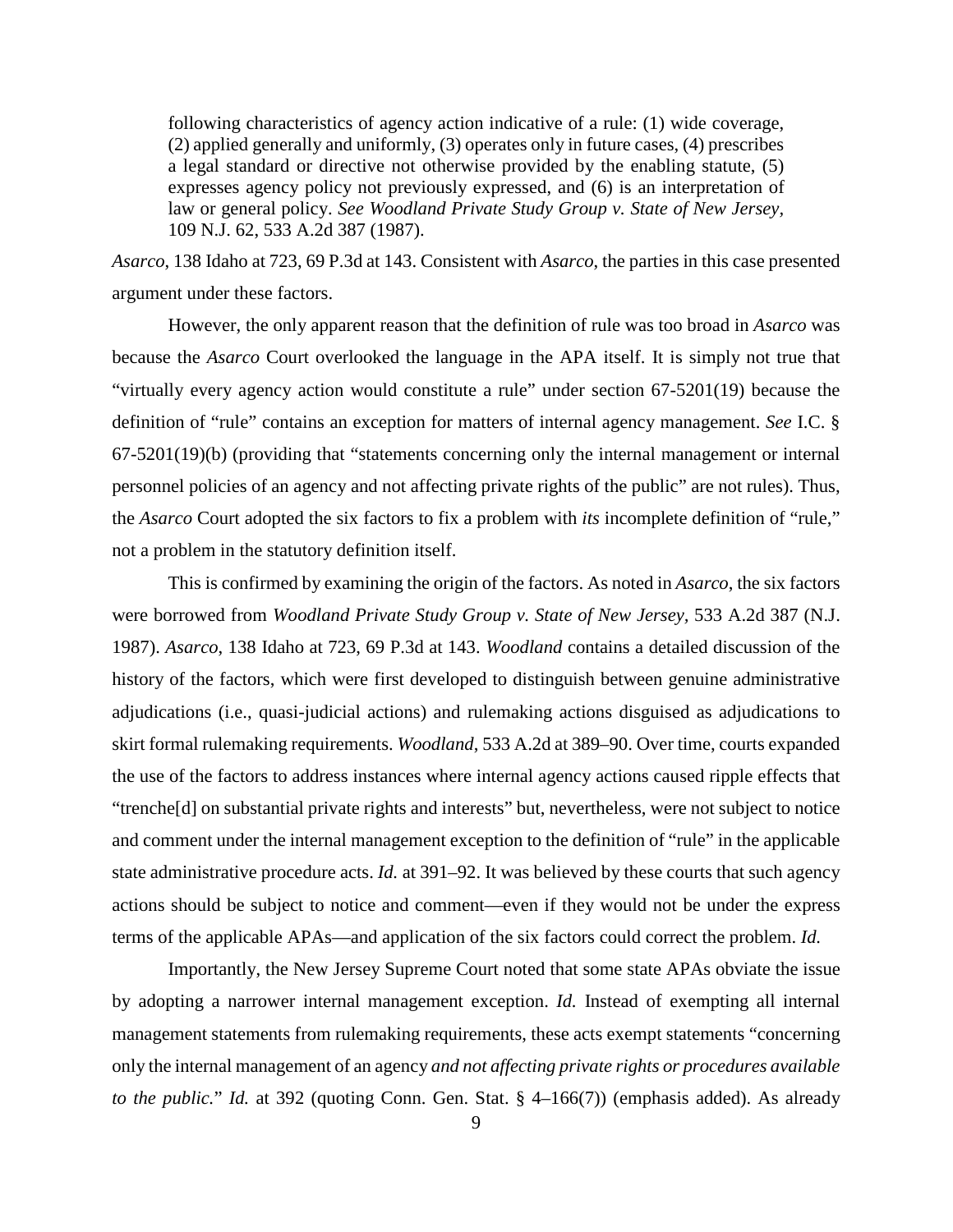noted, the definition of "rule" in Idaho's APA contains such a provision. As such, the *Asarco*  factors were intended to fix a problem that does not exist in Idaho's APA.

The decision in *Asarco* was manifestly wrong to the extent it provided an incomplete definition of "rule" and adopted the six factors from *Woodland Private Study Group* to narrow that definition. Therefore, we abrogate these portions of *Asarco*. *See Greenough v. Farm Bureau Mut. Ins. Co. of Idaho*, 142 Idaho 589, 593, 130 P.3d 1127, 1131 (2006) (holding that stare decisis does not require adherence to manifestly incorrect decisions). Importantly, however, the dispositive element of the APA's definition of "rule" in this case—that a rule is a statement of general applicability—was accurately included in *Asarco*'s definition of "rule." Moreover, the requirement of general applicability is reiterated in the second of the six factors and both parties presented argument about this factor. Thus, we find that our error in *Asarco* has had no impact in this case.

#### **IV. CONCLUSION**

For the reasons set forth above, we affirm the district court's dismissal of Pizzuto's complaint with prejudice. Because our decision rests on the merits of Pizzuto's complaint, we need not address the district court's alternative bases for dismissal.

Chief Justice BEVAN, Justice MOELLER, and Justice Pro Tem BURDICK concur.

### STEGNER, J., dissenting.

I respectfully dissent from the majority's opinion. Specifically, I take issue with the majority's conclusion that the word "any" in section 19-2716 means something other than "every" or "all." In my view, Idaho Code section 19-2716 requires the Director of the IDOC (the Director) to adopt procedures involving the execution of every person sentenced to death in compliance with the requirements of the Idaho Administrative Procedures Act. Accordingly, I would reverse the district court's decision and remand the case for further proceedings.

I agree with the majority that Idaho Code section 19-2716 must be interpreted "alongside the APA's definition of 'rule.' " Idaho Code section 67-5201(19) provides:

"Rule" means the whole or a part of an agency statement of general applicability that has been promulgated in compliance with the provisions of this chapter and that implements, interprets, or prescribes:

(a) Law or policy; or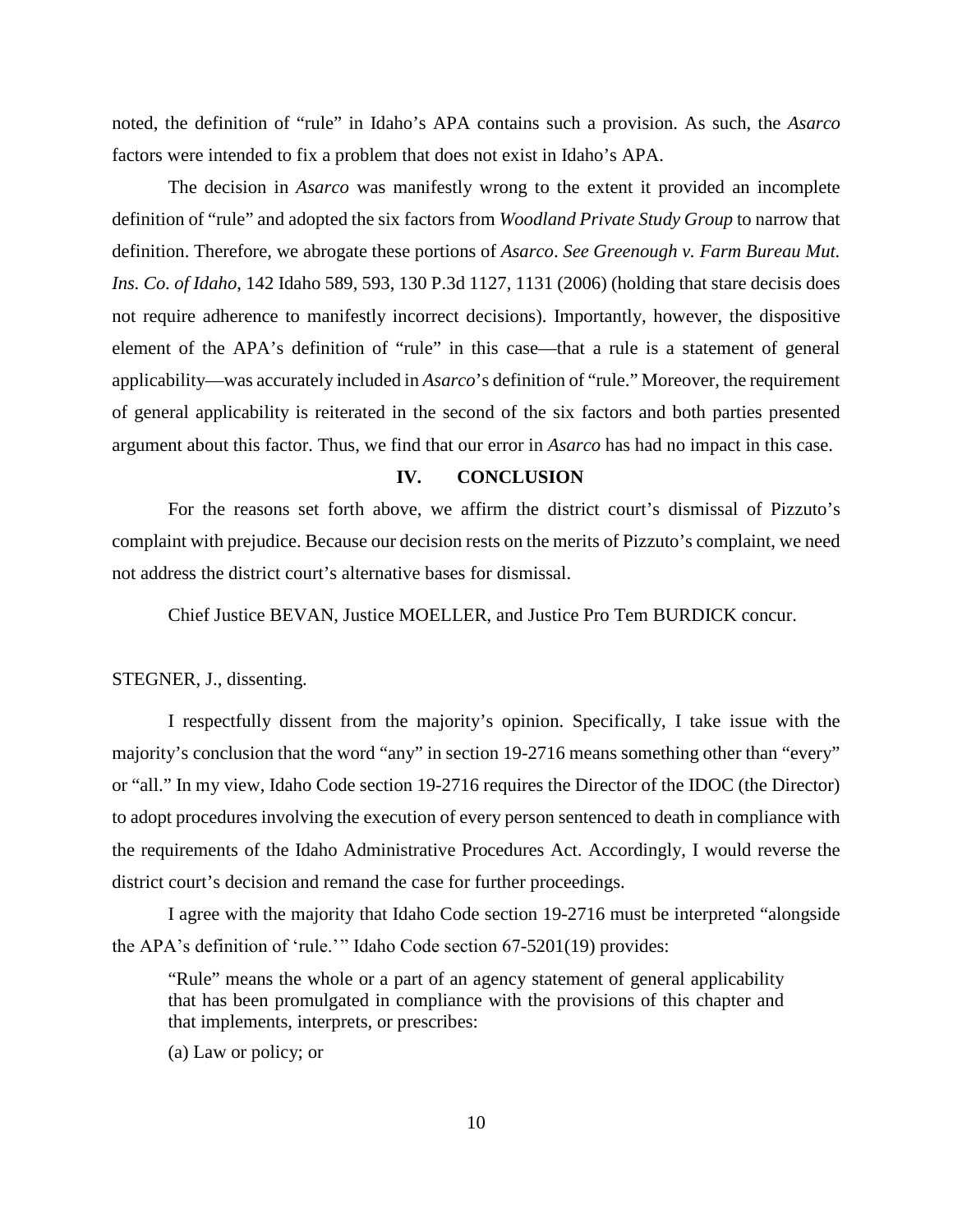(b) The procedure or practice requirements of an agency. The term includes the amendment, repeal, or suspension of an existing rule, but does not include:

(i) Statements concerning only the internal management or internal personnel policies of an agency and not affecting private rights of the public or procedures available to the public; or

(ii) Declaratory rulings issued pursuant to section 67-5232, Idaho Code; or

(iii) Intra-agency memoranda; or

(iv) Any written statements given by an agency which pertain to an interpretation of a rule or to the documentation of compliance with a rule.

I.C. § 67-5201(19).

The majority notes that "[t]he general applicability of a rule is, perhaps, the most salient characteristic distinguishing quasi-legislative rulemaking from a purely executive or quasi-judicial agency action." However, I fail to see how "the procedures to be used in any execution" are not applicable to *all* executions. The majority sets forth a definition of "any" that belies its own conclusion: "[t]he ordinary meaning of 'any' is 'one, some, or *all* indiscriminately of whatever quantity.'" *Any*, MERRIAM-WEBSTER'S DICTIONARY, https://www.merriam-webster.com/ dictionary/any (last visited Mar. 14, 2022) (italics added). The majority next asserts that the word "any" encompasses both "every" and "all," yet somehow, under these circumstances, "it need not."

I respectfully disagree. This Court's recent decision in *State v. Haynes* is instructive here. 159 Idaho 36, 44–45, 355 P.3d 1266, 1274–75 (2015). In *Haynes*, we held that Idaho Code section 18-8004(4) requires that the Idaho State Police promulgate alcohol breath testing procedures as rules under the APA. *Id.* Idaho Code section 18-8004(4) provides in relevant part:

Analysis of blood, urine or breath for the purpose of determining the alcohol concentration shall be performed by a laboratory operated by the Idaho state police or by a laboratory approved by the Idaho state police under the provisions of approval and certification standards to be set by that department, *or by any other method approved by the Idaho state police.*

I.C. § 18-8004(4) (italics added). Contrary to the majority's decision today, we did not hold in *Haynes* that Idaho Code section 18-8004(4)'s "use of the word 'any' connotes case-by-case decision-making[.]" Rather, this Court held—correctly, in my opinion—that Idaho Code section 18-8004(4) requires the Idaho State Police to promulgate rules: The phrase "any other method" was interpreted to mean *all* other methods. I would conclude the same here, and hold that the word "any" in Idaho Code section 19-2716 means "all."